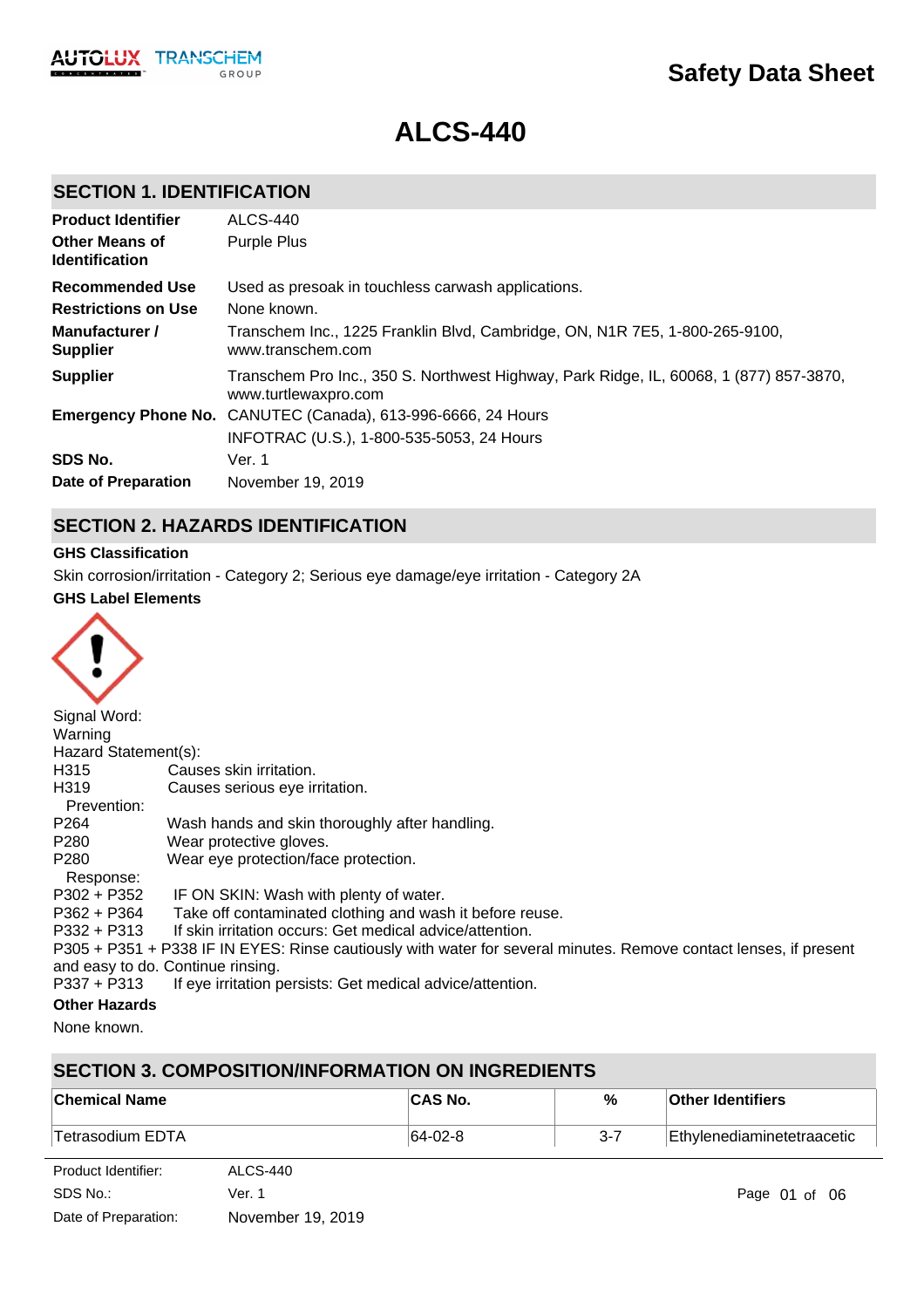|                                       |               |         | lacid                                                |
|---------------------------------------|---------------|---------|------------------------------------------------------|
| ∣Trisodium NTA                        | $ 5064-31-3 $ | $1 - 5$ | Nitrilotriacetic acid                                |
| 2-Butoxyethanol                       | 111-76-2      | $1 - 5$ | Ethylene glycol monobutyl<br>ether, Butyl Cellosolve |
| Alcohols, C9-11, ethoxylated, liquids | 68439-46-3    | 1-5     | Alcohol ethoxvlate                                   |

### **Notes**

The specific chemical identity and/or exact percentage of composition (concentration) has been withheld as a trade secret.

### **SECTION 4. FIRST-AID MEASURES**

### **First-aid Measures**

### **Inhalation**

Move to fresh air. Get medical advice/attention if you feel unwell or are concerned.

### **Skin Contact**

Take off contaminated clothing, shoes and leather goods (e.g. watchbands, belts). Immediately rinse with lukewarm, gently flowing water for 15-20 minutes. If skin irritation occurs get medical advice/attention. Clean clothing, shoes and leather goods.

### **Eye Contact**

Immediately rinse the contaminated eye(s) with lukewarm, gently flowing water for 15-20 minutes, while holding the eyelid(s) open. Remove contact lenses, if present and easy to do. If eye irritation persists, get medical advice/attention.

### **Ingestion**

Never give anything by mouth if victim is rapidly losing consciousness, or is unconscious or convulsing. Do not induce vomiting. Rinse mouth with water. Drink one glass of water. Immediately call a Poison Centre or doctor.

### **Most Important Symptoms and Effects, Acute and Delayed**

If on skin: may cause moderate to severe irritation. Repeated or prolonged exposure can irritate the skin. Symptoms include pain, redness, and swelling. If in eyes: may cause moderate to severe irritation. Symptoms include sore, red eyes, and tearing.

### **Immediate Medical Attention and Special Treatment**

**Special Instructions** Rinse affected area (skin, eyes) thoroughly with water. **Medical Conditions Aggravated by Exposure** None known. **Target Organs** Eyes, skin.

### **SECTION 5. FIRE-FIGHTING MEASURES**

### **Extinguishing Media**

### **Suitable Extinguishing Media**

Carbon dioxide, dry chemical powder, appropriate foam, water spray or fog.

#### **Unsuitable Extinguishing Media**

None known.

### **Specific Hazards Arising from the Chemical**

Do not direct solid stream of water into burning liquid. Contact with water causes violent frothing and spattering.

### **Special Protective Equipment and Precautions for Fire-fighters**

Review Section 6 (Accidental Release Measures) for important information on responding to leaks/spills. See Skin Protection in Section 8 (Exposure Controls/Personal Protection) for advice on suitable chemical protective materials.

# **SECTION 6. ACCIDENTAL RELEASE MEASURES**

### **Personal Precautions, Protective Equipment, and Emergency Procedures**

| Product Identifier:  | ALCS-440          |
|----------------------|-------------------|
| SDS No.:             | Ver. 1            |
| Date of Preparation: | November 19, 2019 |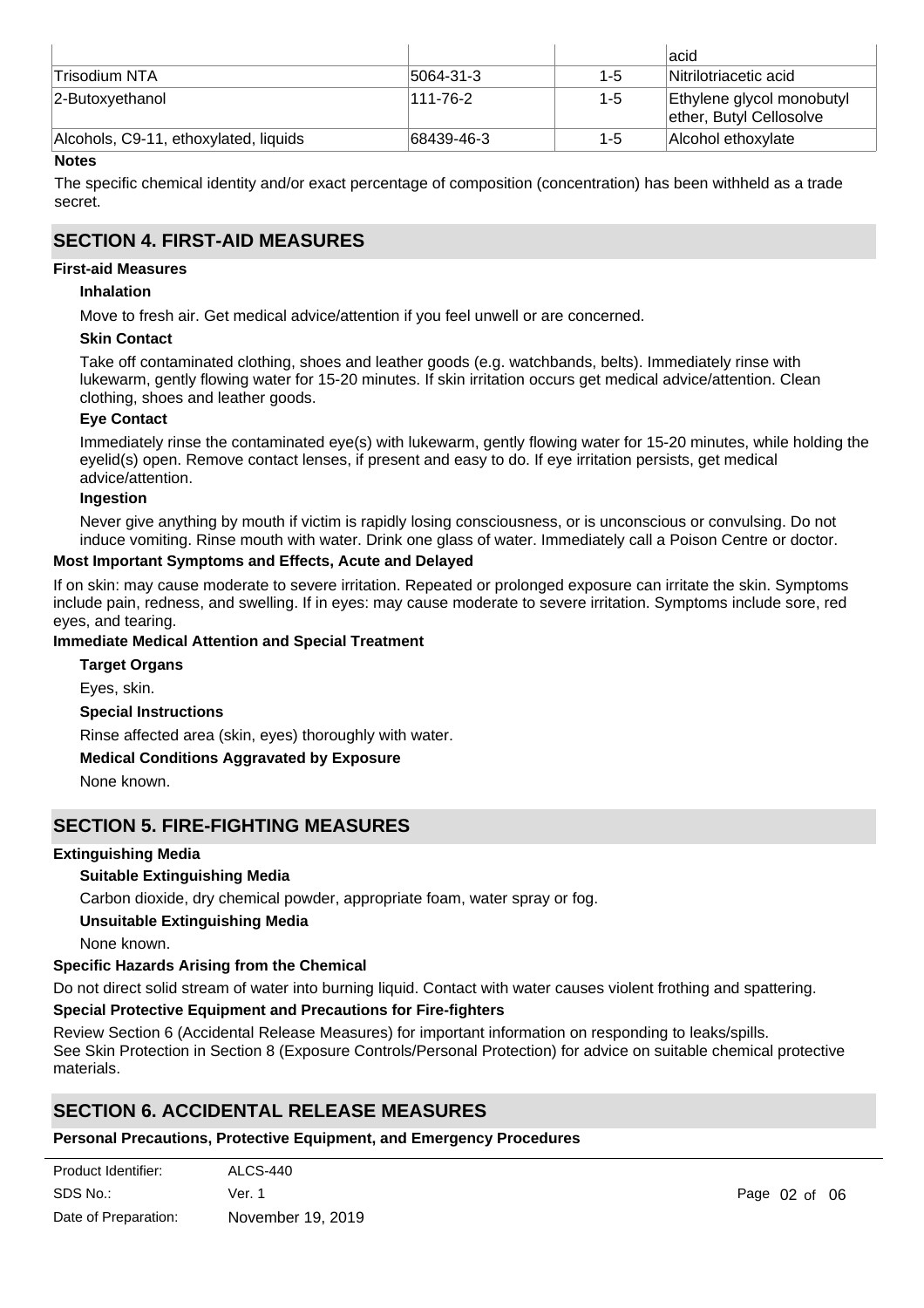Use the personal protective equipment recommended in Section 8 of this safety data sheet.

### **Environmental Precautions**

It is good practice to prevent releases into the environment. Do not allow into any sewer, on the ground or into any waterway.

### **Methods and Materials for Containment and Cleaning Up**

Review Section 7 (Handling) of this safety data sheet before proceeding with clean-up.

Small spills or leaks: contain and soak up spill with absorbent that does not react with spilled product. Place used absorbent into suitable, covered, labelled containers for disposal.

Large spills or leaks: dike spilled product to prevent runoff. Remove or recover liquid using pumps or vacuum equipment.

Review Section 13 (Disposal Considerations) of this safety data sheet. Contact emergency services and manufacturer/supplier for advice.

#### **Other Information**

Report spills to local health, safety and environmental authorities, as required.

### **SECTION 7. HANDLING AND STORAGE**

### **Precautions for Safe Handling**

Do not get in eyes, on skin or on clothing. Avoid release to the environment. Wear personal protective equipment to avoid direct contact with this chemical. Thoroughly clean clothing, shoes and leather goods before reuse or dispose of safely. See Section 13 (Disposal Considerations) of this safety data sheet.

#### **Conditions for Safe Storage**

Store in an area that is: cool, dry, well-ventilated, separate from incompatible materials (see Section 10: Stability and Reactivity). Store in a closed container. Comply with all applicable health and safety regulations, fire and building codes.

# **SECTION 8. EXPOSURE CONTROLS/PERSONAL PROTECTION**

#### **Control Parameters**

|                      |                       | <b>ACGIH TLV®</b> |                   | <b>OSHA PEL</b> |          | <b>AIHA WEEL</b> |  |
|----------------------|-----------------------|-------------------|-------------------|-----------------|----------|------------------|--|
| <b>Chemical Name</b> | TWA                   | <b>STEL</b>       | <b>TWA</b>        | Ceiling         | 8-hr TWA | <b>TWA</b>       |  |
| 2-Butoxyethanol      | $ 20$ ppm $C$<br>Skin |                   | $ 50$ ppm<br>Skin |                 |          |                  |  |

#### **Appropriate Engineering Controls**

General ventilation is usually adequate. Use local exhaust ventilation, if general ventilation is not adequate to control amount in the air. Provide eyewash and safety shower if contact or splash hazard exists.

### **Individual Protection Measures**

### **Eye/Face Protection**

Wear chemical safety goggles.

#### **Skin Protection**

Wear chemical protective clothing e.g. gloves, aprons, boots.

Suitable materials are: polyvinyl chloride, latex rubber, neoprene rubber.

#### **Respiratory Protection**

Not normally required if product is used as directed.

### **SECTION 9. PHYSICAL AND CHEMICAL PROPERTIES**

| <b>Basic Physical and Chemical Properties</b> |                                                   |  |  |  |  |
|-----------------------------------------------|---------------------------------------------------|--|--|--|--|
| Appearance                                    | Violet liquid.                                    |  |  |  |  |
| Odour                                         | Mild                                              |  |  |  |  |
| <b>Odour Threshold</b>                        | Not available                                     |  |  |  |  |
| pH                                            | $12.5 - 13.3$                                     |  |  |  |  |
| <b>Melting Point/Freezing Point</b>           | Not available (melting); Not available (freezing) |  |  |  |  |
| <b>Initial Boiling Point/Range</b>            | Not available                                     |  |  |  |  |
| <b>Flash Point</b>                            | Not applicable                                    |  |  |  |  |
| Product Identifier:<br>ALCS-440               |                                                   |  |  |  |  |

| SDS No.:             | Ver. 1            |
|----------------------|-------------------|
| Date of Preparation: | November 19, 2019 |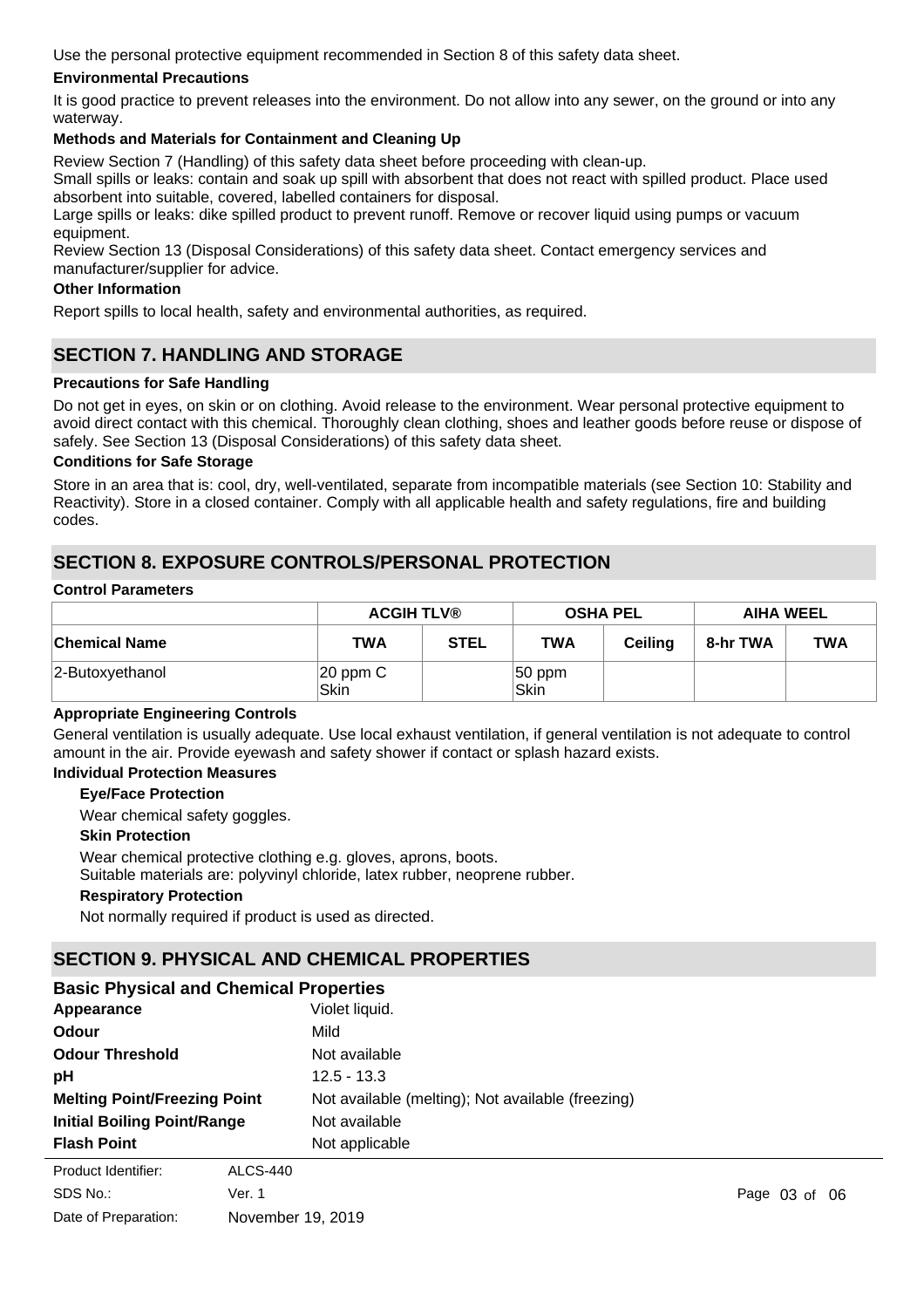| <b>Evaporation Rate</b>                                    | Not available                                  |
|------------------------------------------------------------|------------------------------------------------|
| Flammability (solid, gas)                                  | Not available                                  |
| Upper/Lower Flammability or<br><b>Explosive Limit</b>      | Not applicable (upper); Not applicable (lower) |
| <b>Vapour Pressure</b>                                     | Not applicable                                 |
| Vapour Density (air $= 1$ )                                | ~1~                                            |
| Relative Density (water $= 1$ )                            | 1.05                                           |
| <b>Solubility</b>                                          | Soluble in water                               |
| <b>Partition Coefficient.</b><br>n-Octanol/Water (Log Kow) | Not available                                  |
| <b>Auto-ignition Temperature</b>                           | Not available                                  |
| <b>Decomposition Temperature</b>                           | Not available                                  |
| <b>Viscosity</b>                                           | Not available (kinematic)                      |

# **SECTION 10. STABILITY AND REACTIVITY**

**Chemical Stability** Normally stable. **Conditions to Avoid** Incompatible materials. **Incompatible Materials** Strong oxidizing agents (e.g. perchloric acid). **Hazardous Decomposition Products** None known. **Possibility of Hazardous Reactions** None known. **Reactivity** Not reactive.

# **SECTION 11. TOXICOLOGICAL INFORMATION**

#### **Likely Routes of Exposure**

Inhalation; skin contact; eye contact; ingestion.

### **Acute Toxicity**

| <b>Chemical Name</b>                     | <b>LC50</b>                               | LD50 (oral)         | LD50 (dermal)           |
|------------------------------------------|-------------------------------------------|---------------------|-------------------------|
| Tetrasodium EDTA                         | $> 1-5$ mg/L (rat) (4-hour<br>exposure)   | 1780 mg/kg (rat)    |                         |
| <b>Trisodium NTA</b>                     | $> 5$ mg/L (rat) (4-hour<br>exposure)     | 920 mg/kg (rat)     | $>$ 5000 mg/kg (rabbit) |
| 2-Butoxyethanol                          | 450 ppm (female rat)<br>(4-hour exposure) | 400-917 mg/kg (rat) | 220 mg/kg (rabbit)      |
| Alcohols, C9-11, ethoxylated,<br>liquids |                                           | 1378 mg/kg (rat)    | $>$ 2000 mg/kg (rabbit) |

### **Skin Corrosion/Irritation**

Human experience shows moderate or severe irritation.

### **Serious Eye Damage/Irritation**

Human experience shows serious eye irritation. Symptoms include sore, red eyes, and tearing.

### **STOT (Specific Target Organ Toxicity) - Single Exposure**

**Inhalation**

May cause coughing, headaches. **Ingestion**

| Product Identifier:  | ALCS-440          |                   |  |
|----------------------|-------------------|-------------------|--|
| SDS No.:             | Ver. 1            | Page $04$ of $06$ |  |
| Date of Preparation: | November 19, 2019 |                   |  |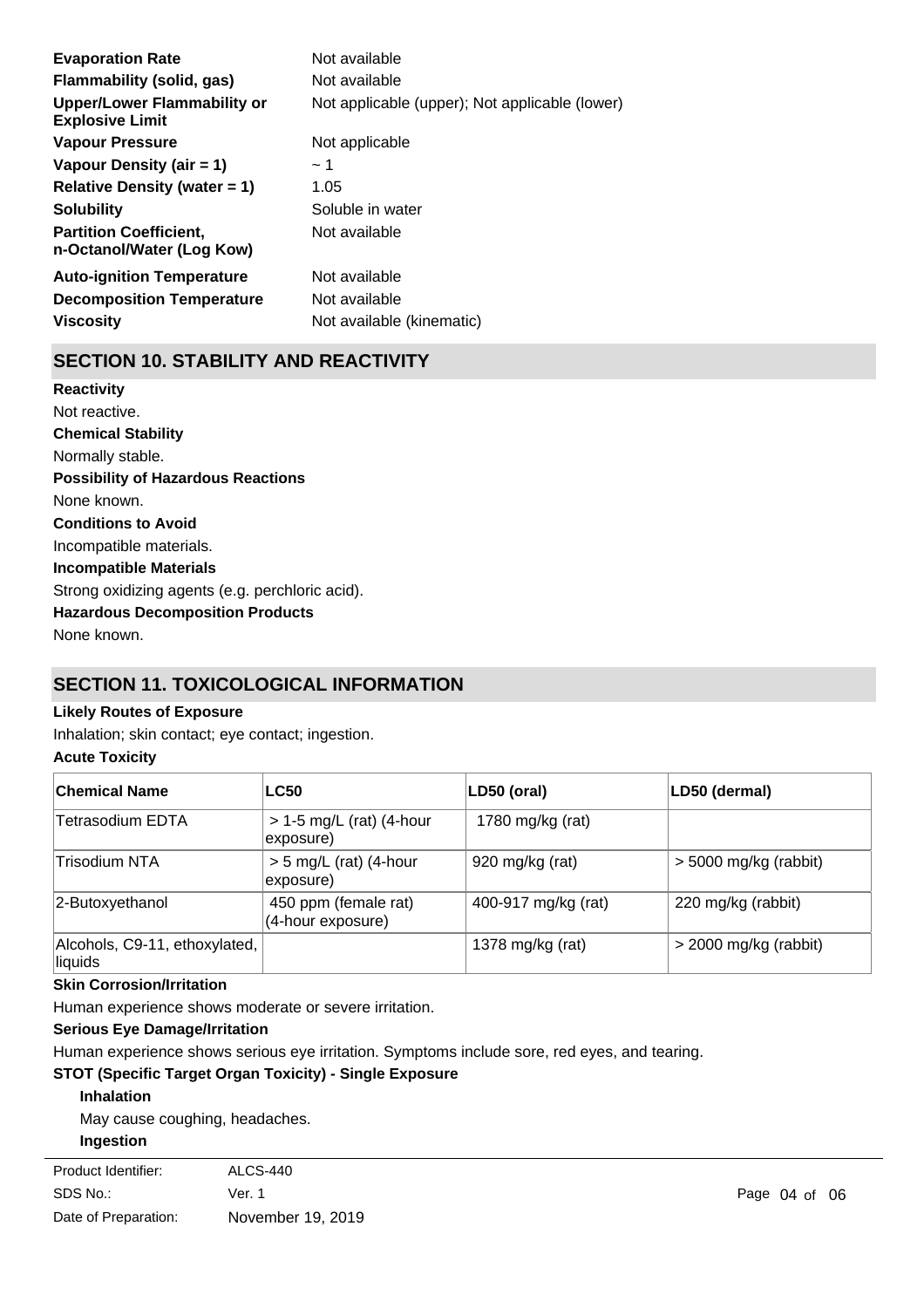May cause irritation of the mouth, throat and stomach. Symptoms may include nausea, vomiting, stomach cramps and diarrhea.

### **Aspiration Hazard**

No information was located.

### **STOT (Specific Target Organ Toxicity) - Repeated Exposure**

Symptoms may include dry, red, cracked skin (dermatitis).

# **Respiratory and/or Skin Sensitization**

No information was located.

### **Carcinogenicity**

| <b>Chemical Name</b> | <b>IARC</b> | <b>ACGIH®</b>     | <b>NTP</b>                | <b>OSHA</b> |
|----------------------|-------------|-------------------|---------------------------|-------------|
| Trisodium NTA        | Group 2B    | <b>Not Listed</b> | Reasonably<br>anticipated |             |
| $ 2$ -Butoxyethanol  | Group 3     | lA3               |                           |             |

### **Reproductive Toxicity**

**Development of Offspring**

No indication from ingredients.

- **Sexual Function and Fertility**
- No information was located.
- **Effects on or via Lactation**
- No information was located.

### **Germ Cell Mutagenicity**

No information was located.

### **Interactive Effects**

No information was located.

# **SECTION 12. ECOLOGICAL INFORMATION**

#### **Toxicity**

### **Acute Aquatic Toxicity**

| <b>Chemical Name</b>                     | <b>LC50 Fish</b>                                                                   | <b>EC50 Crustacea</b>                                        | <b>ErC50 Aquatic</b><br><b>Plants</b> | ErC50 Algae |
|------------------------------------------|------------------------------------------------------------------------------------|--------------------------------------------------------------|---------------------------------------|-------------|
| Tetrasodium EDTA                         | 34-62 mg/L<br>(Lepomis<br>macrochirus<br>(bluegill); 96-hour;<br>static)           | 113 mg/L (Daphnia<br>magna (water flea);<br>48-hour; static) |                                       |             |
| Trisodium NTA                            | 175-225 mg/L<br>(Lepomis<br>macrochirus<br>(bluegill); 96-hour;<br>static)         | > 100 mg/L (Daphnia<br>magna (water flea);<br>48-hour)       |                                       |             |
| 2-Butoxyethanol                          | 1490-2950 mg/L<br>(Lepomis<br>macrochirus<br>(bluegill); 96-hour)                  | 1550 mg/L (Daphnia<br>magna (water flea);<br>48-hour)        |                                       |             |
| Alcohols, C9-11,<br>ethoxylated, liquids | 11 $mg/L$<br>(Pimephales<br>promelas (fathead<br>minnow); 96-hour;<br>fresh water) | 5.3 mg/L (Daphnia<br>magna (water flea);<br>48-hour)         |                                       |             |

### **Chronic Aquatic Toxicity**

| <b>Chemical Name</b> |          | <b>NOEC Fish</b> | EC50 Fish | <b>INOEC Crustacea</b> | <b>EC50 Crustacea</b> |
|----------------------|----------|------------------|-----------|------------------------|-----------------------|
| Product Identifier:  | ALCS-440 |                  |           |                        |                       |